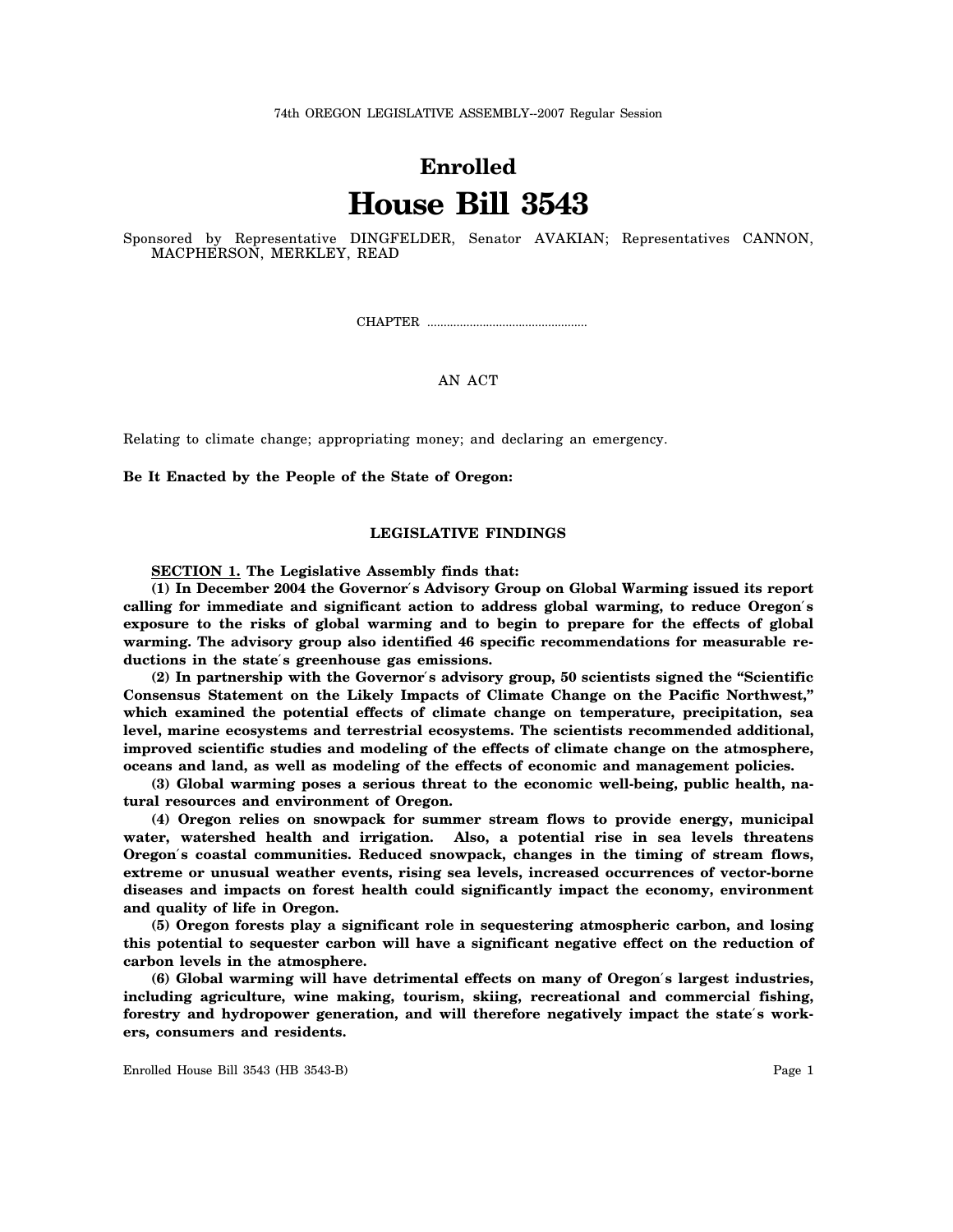**(7) There is a need to assess the current level of greenhouse gas emissions in Oregon, to monitor the trend of greenhouse gas emissions in Oregon over the next several decades and to take necessary action to begin reducing greenhouse gas emissions in order to prevent disruption of Oregon**′**s economy and quality of life and to meet Oregon**′**s responsibility to reduce the impacts and the pace of global warming.**

**(8) Oregon has been a national leader in energy conservation and environmental stewardship, including the areas of energy efficiency requirements and investments, renewable energy investments, natural resource conservation, greenhouse gas offset requirements and investments, and global warming pollution standards for passenger vehicles. Significant opportunities remain to reduce greenhouse gas emissions statewide, especially from major contributors of greenhouse gas emissions, including electricity production, transportation, building construction and operation, and the residential and consumer sectors.**

**(9) Actions to reduce greenhouse gas emissions will reduce Oregon**′**s reliance on foreign sources of energy, lead to the development of technology, attract new businesses to Oregon and increase energy efficiency throughout the state, resulting in benefits to the economy and to individual businesses and residents.**

**(10) In devising measures to achieve reduction of greenhouse gas emissions, Oregon must strive to not disadvantage Oregon businesses as compared to businesses in other states with which Oregon cooperates on regional greenhouse gas emissions reduction strategies.**

**(11) Policies pursued, and actions taken, by Oregon will:**

**(a) In concert with complementary policies and actions by other states and the federal government, substantially reduce the global levels of greenhouse gas emissions and the impacts of those emissions;**

**(b) Encourage similar policies and actions by various stakeholders;**

**(c) Inform and shape national policies and actions in ways that are advantageous to Oregon residents and businesses; and**

**(d) Directly benefit the state and local governments, businesses and residents.**

# **GREENHOUSE GAS EMISSIONS REDUCTION GOALS**

**SECTION 2. (1) The Legislative Assembly declares that it is the policy of this state to reduce greenhouse gas emissions in Oregon pursuant to the following greenhouse gas emissions reduction goals:**

**(a) By 2010, arrest the growth of Oregon**′**s greenhouse gas emissions and begin to reduce greenhouse gas emissions.**

**(b) By 2020, achieve greenhouse gas levels that are 10 percent below 1990 levels.**

**(c) By 2050, achieve greenhouse gas levels that are at least 75 percent below 1990 levels.**

**(2) The Legislative Assembly declares that it is the policy of this state for state and local governments, businesses, nonprofit organizations and individual residents to prepare for the effects of global warming and by doing so, prevent and reduce the social, economic and environmental effects of global warming.**

**(3) This section does not create any additional regulatory authority for an agency of the executive department as defined in ORS 174.112.**

#### **DEFINITIONS**

**SECTION 3. As used in sections 1 to 15 of this 2007 Act:**

**(1) "Global warming" means an increase in the average temperature of the earth**′**s atmosphere that is associated with the release of greenhouse gases.**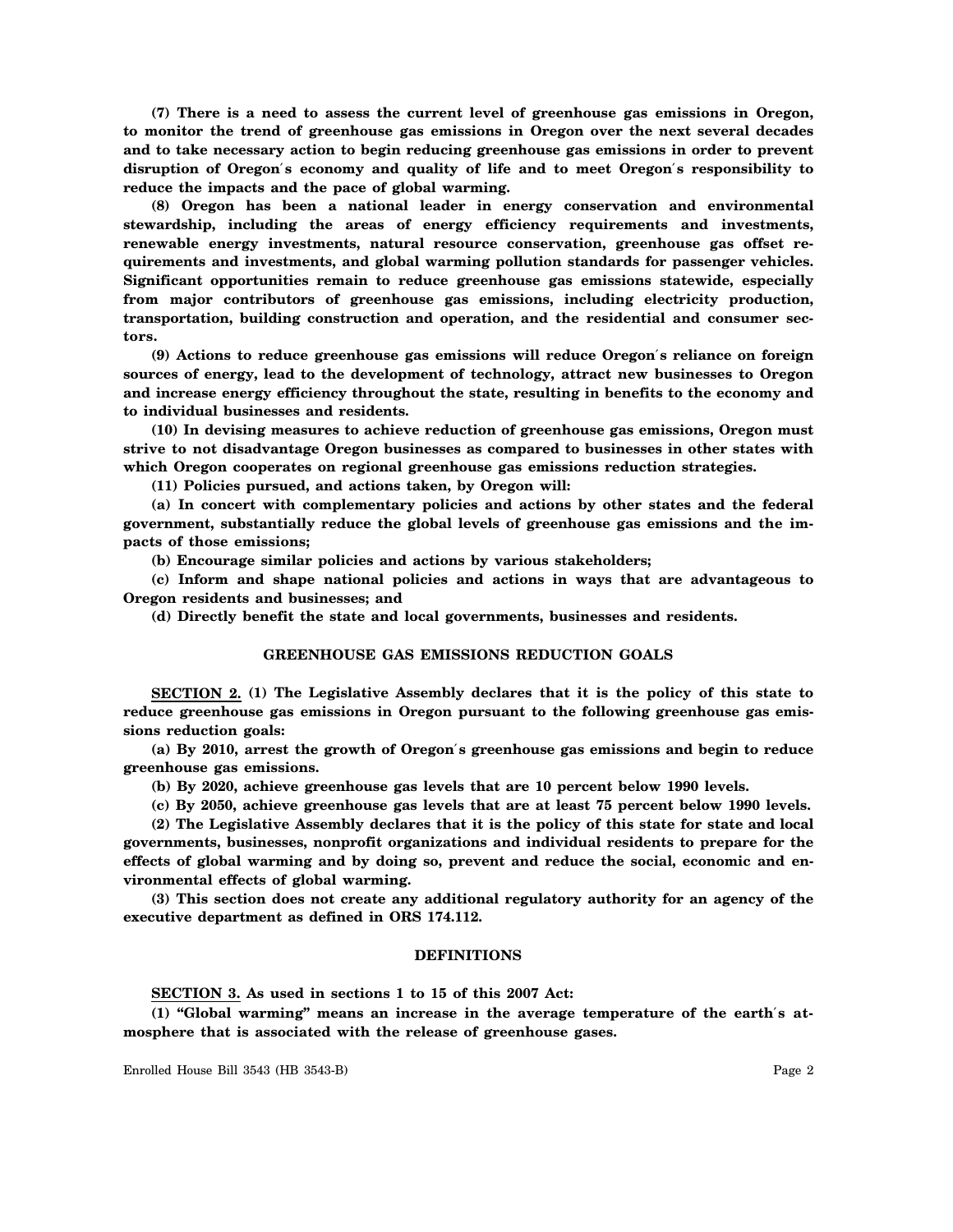**(2) "Greenhouse gas" means any gas that contributes to anthropogenic global warming including, but not limited to, carbon dioxide, methane, nitrous oxide, hydrofluorocarbons, perfluorocarbons and sulfur hexafluoride.**

**(3) "Greenhouse gas cap-and-trade system" means a system that:**

**(a) Establishes a total cap on greenhouse gas emissions from an identified group of emitters;**

**(b) Establishes a market for allowances that represent emissions; and**

**(c) Allows trading of allowances among greenhouse gas emitters.**

## **OREGON GLOBAL WARMING COMMISSION**

**SECTION 4. (1) There is created the Oregon Global Warming Commission. The commission shall consist of 25 members, including 11 voting members appointed by the Governor under this section and 14 ex officio nonvoting members specified in section 5 of this 2007 Act.**

**(2) Members of the commission appointed under this section shall be appointed so as to be representative of the social, environmental, cultural and economic diversity of the state and to be representative of the policy, science, education and implementation elements of the efforts to reduce greenhouse gas emissions and to prepare Oregon for the effects of global warming. Of the members appointed by the Governor under this section:**

**(a) One member shall have significant experience in manufacturing;**

**(b) One member shall have significant experience in energy;**

**(c) One member shall have significant experience in transportation;**

**(d) One member shall have significant experience in forestry;**

**(e) One member shall have significant experience in agriculture; and**

**(f) One member shall have significant experience in environmental policy.**

**(3) The Governor shall select a chairperson and a vice chairperson from among the members appointed under this section.**

**(4) The term of office of a member appointed under this section is four years. Before the expiration of the term of a member, the Governor shall appoint a successor whose term begins on January 31 next following. A member appointed under this section is eligible for reappointment. In case of vacancy for any cause, the Governor shall make an appointment to become immediately effective for the unexpired term.**

**(5) The members of the commission appointed under this section must be residents of this state. Failure of a member to maintain compliance with the eligibility requirements related to the member**′**s appointment shall result in disqualification from serving on the commission.**

**(6) Voting members of the commission appointed under this section are entitled to expenses as provided in ORS 292.495 (2).**

**SECTION 5. (1) In addition to the members appointed under section 4 of this 2007 Act, the Oregon Global Warming Commission shall include the following ex officio members:**

**(a) The Director of the State Department of Energy;**

**(b) The Director of Transportation;**

**(c) The chairperson of the Public Utility Commission of Oregon;**

**(d) The Director of the Department of Environmental Quality;**

**(e) The Director of Agriculture;**

**(f) The State Forester;**

**(g) The Water Resources Director; and**

**(h) Three additional ex officio nonvoting members, each from a state agency or an academic institution.**

**(2) The following representatives of the Legislative Assembly also shall serve as ex officio nonvoting members:**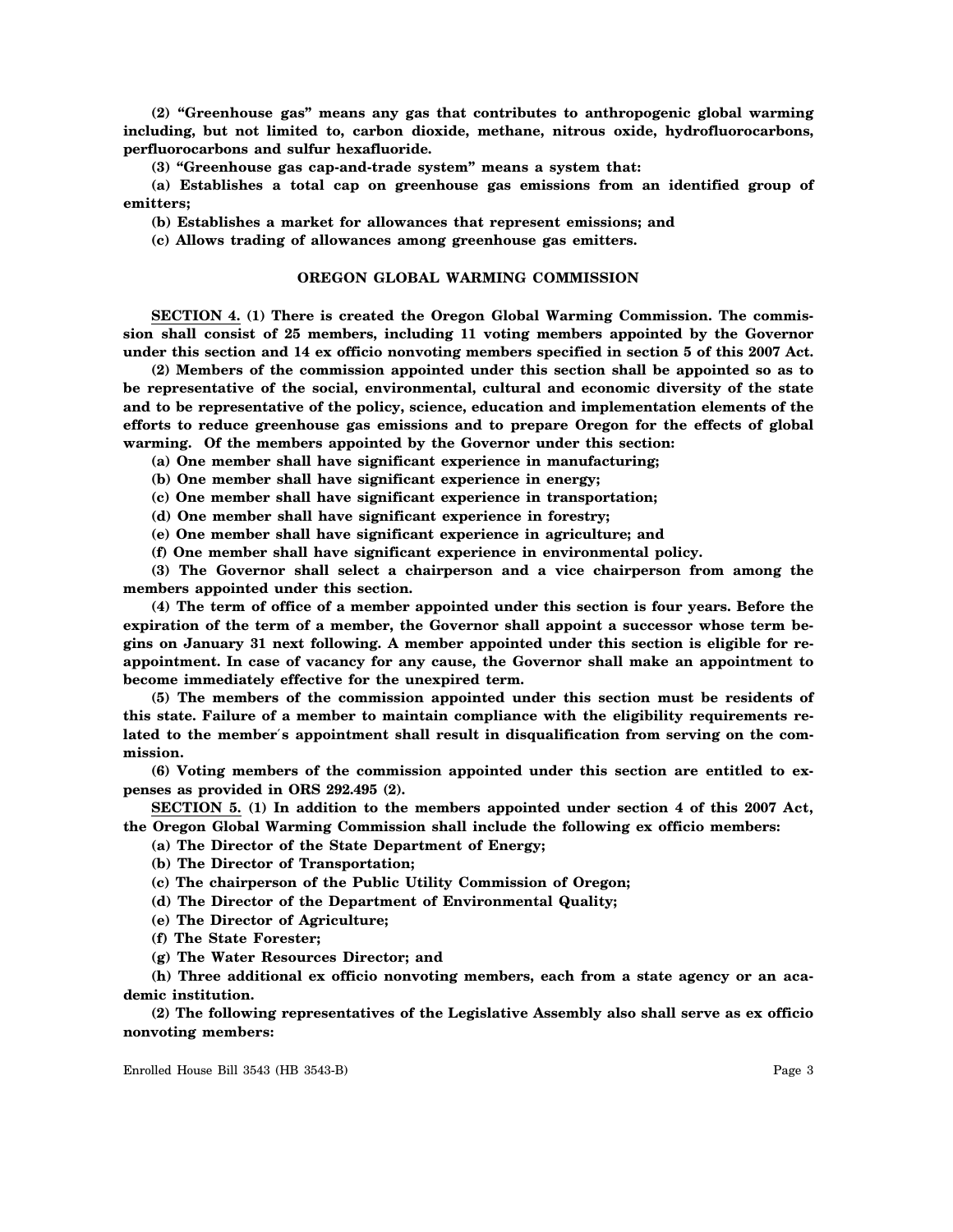**(a) Two members of the Senate, not from the same political party, appointed by the President of the Senate; and**

**(b) Two members of the House of Representatives, not from the same political party, appointed by the Speaker of the House of Representatives.**

**(3) Each legislative member serves at the pleasure of the appointing authority and may serve so long as the member remains in the chamber of the Legislative Assembly from which the member was appointed.**

**SECTION 6. Notwithstanding the term of office specified by section 4 of this 2007 Act, of the members first appointed to the Oregon Global Warming Commission pursuant to section 4 of this 2007 Act:**

**(1) Three shall serve for terms ending January 1, 2009.**

**(2) Three shall serve for terms ending January 1, 2010.**

**(3) Three shall serve for terms ending January 1, 2011.**

**(4) Two shall serve for terms ending July 1, 2011.**

**SECTION 7. (1) A majority of the members of the Oregon Global Warming Commission constitutes a quorum for the transaction of business.**

**(2) The commission shall meet at times and places specified by a majority of the members of the commission.**

**(3) The State Department of Energy shall provide clerical, technical and management personnel to serve the commission. Other agencies shall provide support as requested by the department or the commission.**

**SECTION 8. The Oregon Global Warming Commission may adopt by rule such standards and procedures as it considers necessary for the operation of the commission.**

**SECTION 9. The Oregon Global Warming Commission shall recommend ways to coordinate state and local efforts to reduce greenhouse gas emissions in Oregon consistent with the greenhouse gas emissions reduction goals established by section 2 of this 2007 Act and shall recommend efforts to help Oregon prepare for the effects of global warming. The Office of the Governor and state agencies working on multistate and regional efforts to reduce greenhouse gas emissions shall inform the commission about these efforts and shall consider input from the commission for such efforts.**

**SECTION 10. (1) In furtherance of the greenhouse gas emissions reduction goals established by section 2 of this 2007 Act, the Oregon Global Warming Commission may recommend statutory and administrative changes, policy measures and other recommendations to be carried out by state and local governments, businesses, nonprofit organizations or residents. In developing its recommendations, the commission shall consider economic, environmental, health and social costs, and the risks and benefits of alternative strategies, including leastcost options. The commission shall solicit and consider public comment relating to statutory, administrative or policy recommendations.**

**(2) The commission shall examine greenhouse gas cap-and-trade systems, including a statewide and multistate carbon cap-and-trade system and market-based mechanisms, as a means of achieving the greenhouse gas emissions reduction goals established by section 2 of this 2007 Act.**

**(3) The commission shall examine possible funding mechanisms to obtain low-cost greenhouse gas emissions reductions and energy efficiency enhancements, including but not limited to those in the natural gas industry.**

**SECTION 11. The Oregon Global Warming Commission shall develop an outreach strategy to educate Oregonians about the scientific aspects and economic impacts of global warming and to inform Oregonians of ways to reduce greenhouse gas emissions and ways to prepare for the effects of global warming. The commission, at a minimum, shall work with state and local governments, the State Department of Energy, the Department of Education, the State Board of Higher Education and businesses to implement the outreach strategy.**

**SECTION 12. (1) The Oregon Global Warming Commission shall track and evaluate:**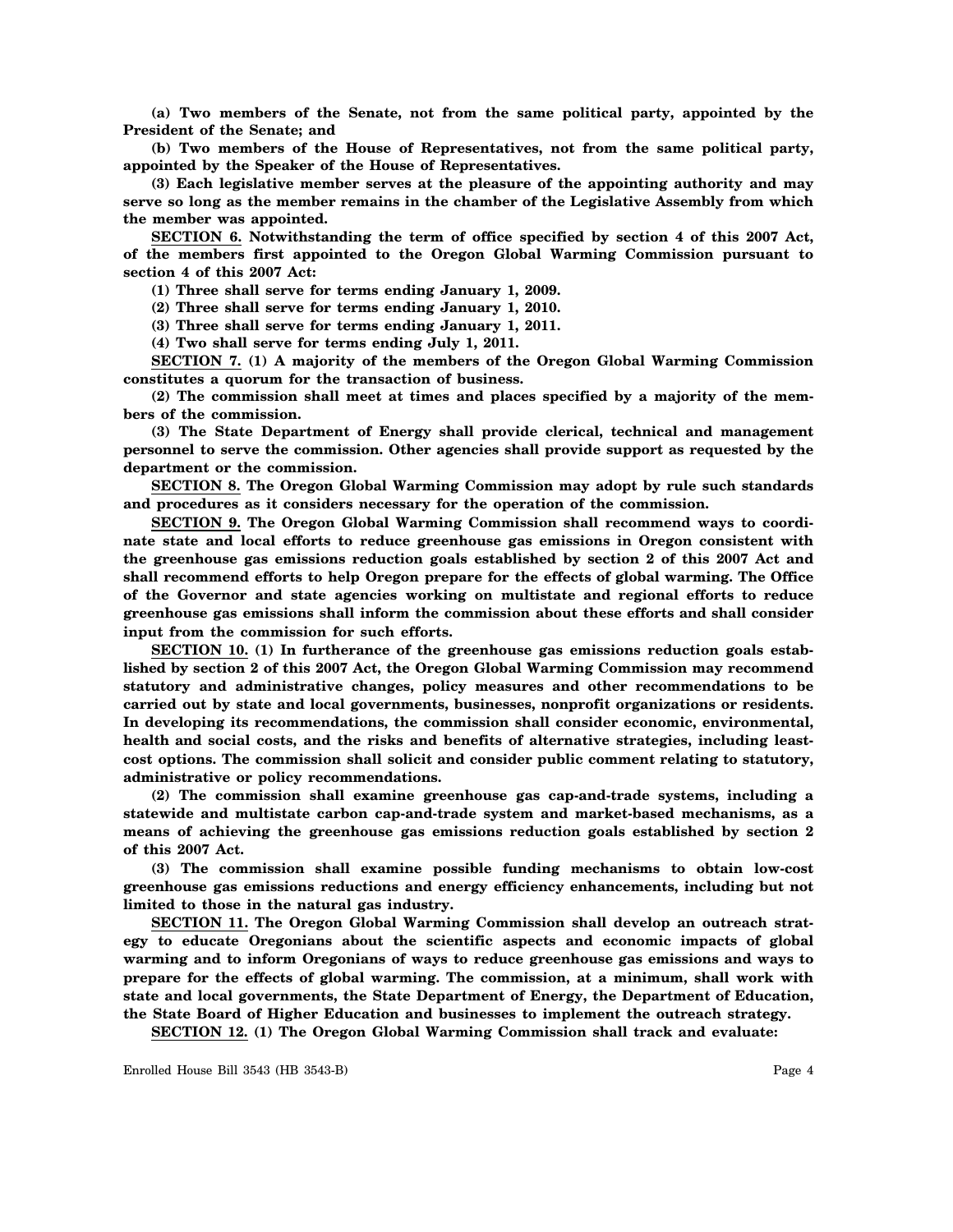**(a) Economic, environmental, health and social assessments of global warming impacts on Oregon and the Pacific Northwest;**

**(b) Existing greenhouse gas emissions reduction policies and measures;**

**(c) Economic, environmental, health and social costs, and the risks and benefits of alternative strategies, including least-cost options;**

**(d) The physical science of global warming;**

**(e) Progress toward the greenhouse gas emissions reduction goals established by section 2 of this 2007 Act;**

**(f) Greenhouse gases emitted by various sectors of the state economy, including but not limited to industrial, transportation and utility sectors;**

**(g) Technological progress on sources of energy the use of which generates no or low greenhouse gas emissions and methods for carbon sequestration;**

**(h) Efforts to identify the greenhouse gas emissions attributable to the residential and commercial building sectors;**

**(i) The carbon sequestration potential of Oregon**′**s forests, alternative methods of forest management that can increase carbon sequestration and reduce the loss of carbon sequestration to wildfire, changes in the mortality and distribution of tree and other plant species and the extent to which carbon is stored in tree-based building materials;**

**(j) The advancement of regional, national and international policies to reduce greenhouse gas emissions;**

**(k) Local and regional efforts to prepare for the effects of global warming; and**

**(L) Any other information, policies or analyses that the commission determines will aid in the achievement of the greenhouse gas emissions reduction goals established by section 2 of this 2007 Act.**

**(2) The commission shall:**

**(a) Work with the State Department of Energy and the Department of Environmental Quality to evaluate all gases with the potential to be greenhouse gases and to determine a carbon dioxide equivalency for those gases; and**

**(b) Use regional and national baseline studies of building performance to identify incremental targets for the reduction of greenhouse gas emissions attributable to residential and commercial building construction and operations.**

**SECTION 13. The Oregon Global Warming Commission may recommend to the Governor the formation of citizen advisory groups to explore particular areas of concern with regard to the reduction of greenhouse gas emissions and the effects of global warming.**

**SECTION 14. The Oregon Global Warming Commission shall submit a report to the Legislative Assembly, in the manner provided by ORS 192.245, by March 31 of each oddnumbered year that describes Oregon**′**s progress toward achievement of the greenhouse gas emissions reduction goals established by section 2 of this 2007 Act. The report may include relevant issues and trends of significance, including trends of greenhouse gas emissions, emerging public policy and technological advances. The report also may discuss measures the state may adopt to mitigate the impacts of global warming on the environment, the economy and the residents of Oregon and to prepare for those impacts.**

## **OREGON CLIMATE CHANGE RESEARCH INSTITUTE**

**SECTION 15. (1) There is created within the Department of Higher Education the Oregon Climate Change Research Institute. The institute shall be administered by Oregon State University and institutional partners within the Oregon University System.**

**(2) The purpose of the Oregon Climate Change Research Institute is to:**

**(a) Facilitate research by Oregon University System faculty on climate change and its effects on natural and human systems in Oregon;**

**(b) Serve as a clearinghouse for climate change information;**